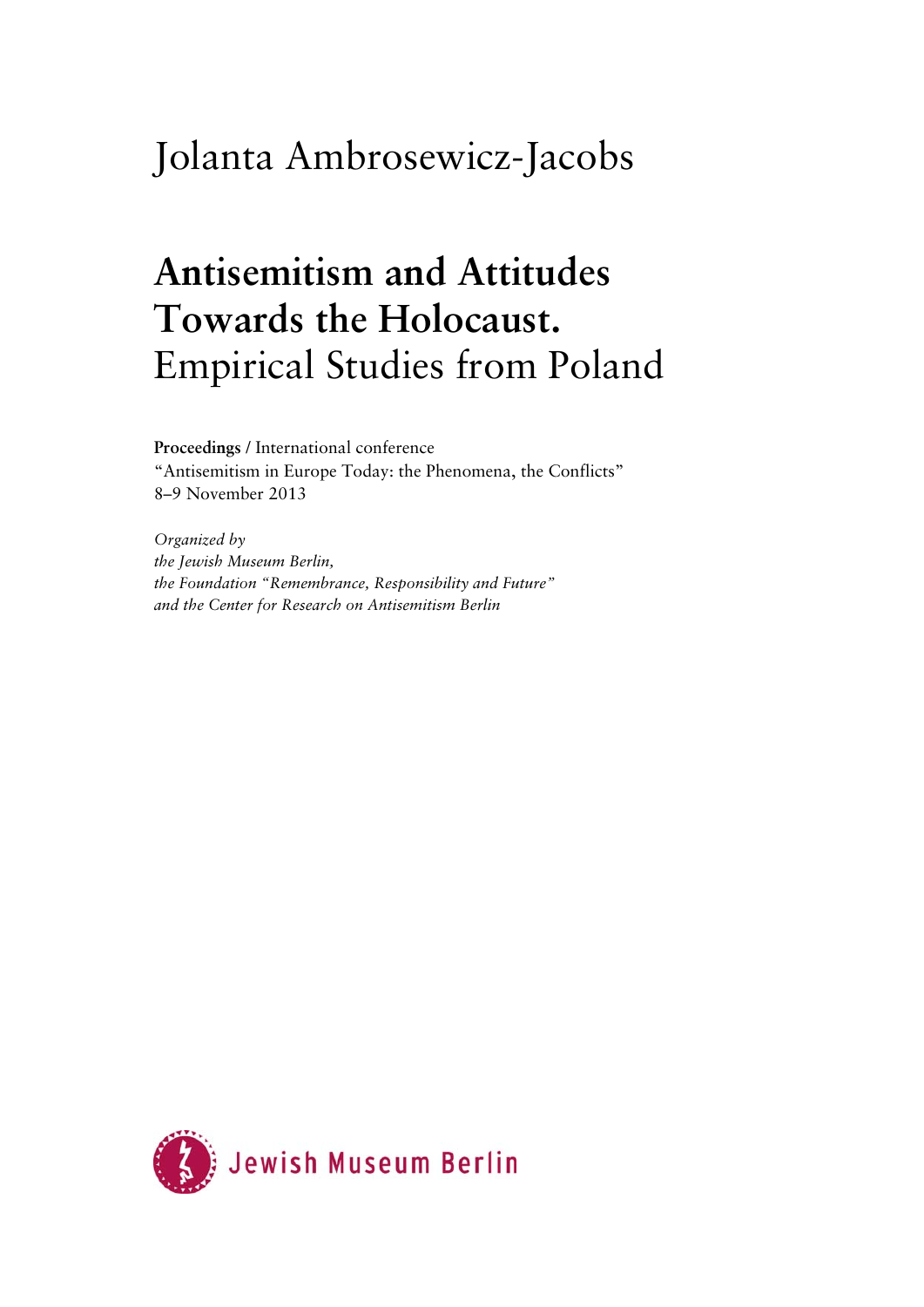## Jolanta Ambrosewicz-Jacobs **Antisemitism and Attitudes Towards the Holocaust.**  Empirical Studies from Poland

Most of the Polish youths surveyed in 2008<sup>1</sup> (hereinafter referred to as the 2008 study) claim that there is a problem of antisemitism in Poland (almost 79% of the total random sample and 84% of the experimental sample), whereas about 40% in both groups are of the opinion that it is a "serious problem", with 38% claiming that it is a "marginal" one. The research includes a national survey on a representative sample of 1,000 17- to 18-year-old high school students carried out 10 years after a previous survey in 1998. In addition, students of extracurricular programmes were studied (experimental group: 1,110 students). One of the aspects addressed in the experimental group of students, those taking part in extracurricular activities as opposed to the control group of students attending regular classes, was the intention to overcome negative stereotypes and prejudices and to fight antisemitism by replacing half-truths and products of the imagination with facts and knowledge. Furthermore, the hope was expressed that teaching about the Holocaust (and taking part in such projects) would raise awareness of the Jewish history of many Polish towns and villages enough to ensure that the Holocaust would not be forgotten. Only 2% of the total sample thinks that there is no problem of antisemitism in Poland at all. By contrast 14% of adult Poles surveyed in the TNS OBOP study in 2010 agreed with such an opinion.<sup>2</sup>

For Poles, as in other European societies, the Jew was historically the symbol of the Stranger. The historical perception of Jews as Others produced a distance over the years which excluded Jews from the space of moral responsibility during WWII.<sup>3</sup> The Jewish fate during the Holocaust was not perceived and experienced, except by rescuers, as a fate of their own people, the citizens of Poland.<sup>4</sup> Rather, it was the fate of the Stranger.<sup>5</sup> The rescuers often remained anonymous and were afraid of their own neighbours long after the war had ended. And for many Poles Jews have remained mythological Strangers until the present day.

**<sup>1</sup>** Jolanta Ambrosewicz-Jacobs, Researching attitudes toward Jews and the Holocaust among Polish Youth, typescript of a research project initiated in 2008 at the Center for Holocaust Studies, Jagiellonian University (CBH UJ), co-financed by the Task Force for International Cooperation on Holocaust Education, Remembrance, and Research (ITF) (currently International Holocaust Remembrance Alliance, IHRA) and the Fondation pour la Mémoire de la Shoah. Both the 1998 and 2008 national surveys were carried out by the CEM Market & Public Opinion Research Institute, Kraków.

**<sup>2</sup>** The report Antysemityzm w Polsce A.D. 2010 *2010-04-19, K. 021/10* http://www.tnsglobal.pl/archive-report/id/7838

**<sup>3</sup>** Bauman Zygmunt (1989), Modernity and the Holocaust, Oxford, Blackwell Publishers; Hoffman Eva (2000), Complex Histories, Contested Memories. Some Reflections on Remembering Difficult Pasts, Occasional Papers, Townsend Center for the Humanities, UC Berkeley Occasional Paper No. 23 Una's Lectures 2000, 18, http://escholarship.org/uc/item/25p7c0v4#page-2 [downloaded on 20 September 2011].

**<sup>4</sup>** According to Teresa Prekerowa about 240,000 Poles risked their life to help Jews. See Prekerowa Teresa (1982), Konspiracyjna Rada Pomocy Żydom w Warszawie 1942-1945, Warszawa.

**<sup>5</sup>** Marcin Kula emphasised that a huge social and cultural distance existed between the Polish and Jewish communities in Poland before WWII. See Kula Marcin, Uparta sprawa, Kraków 2004, 97, 133.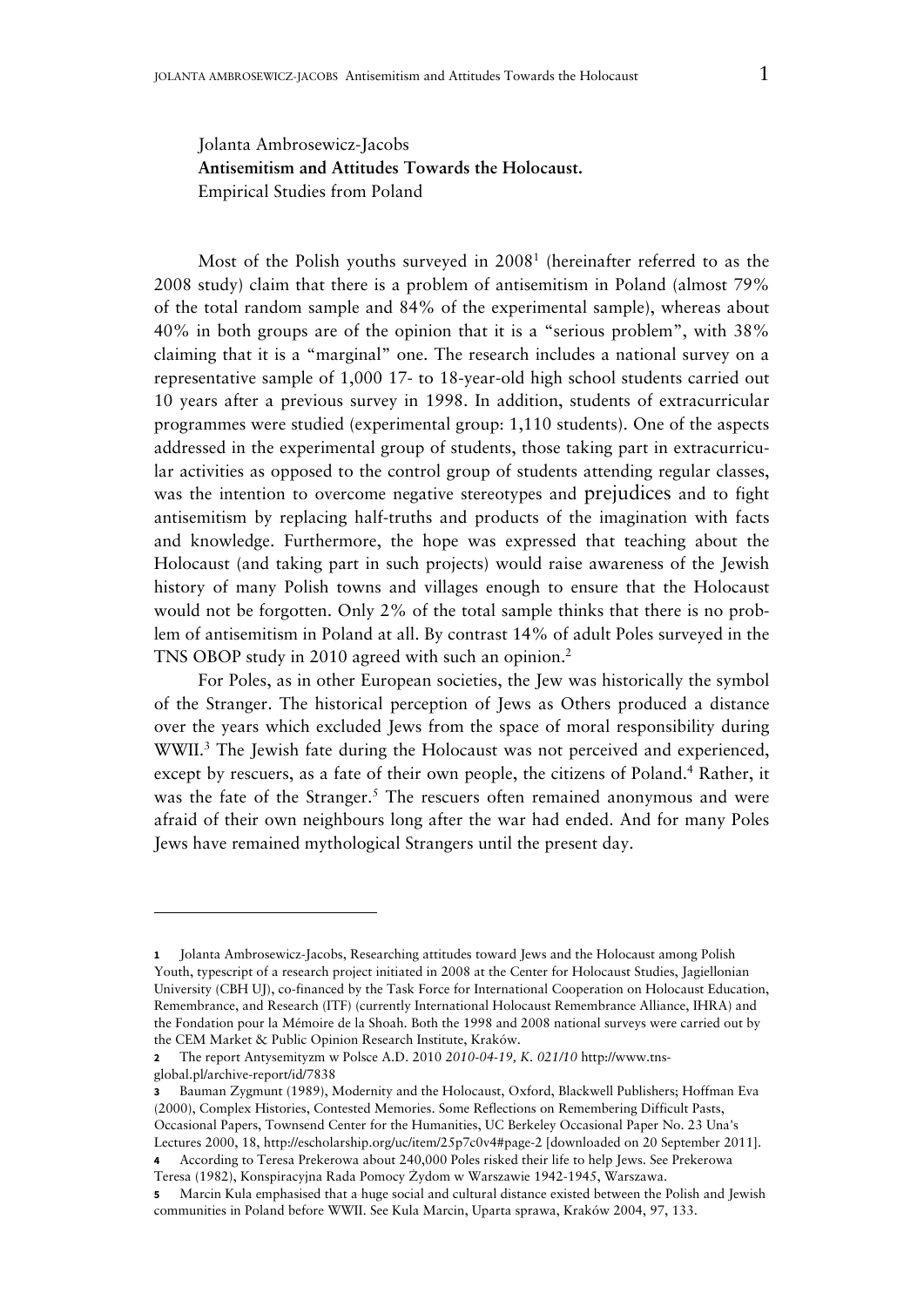Surveys demonstrate that the majority of Poles feel proud when faced with World War II, and few see any cause for shame.<sup>6</sup> The relationship between the level of antisemitism and attitudes toward the Holocaust in the 2008 study was weak. One of the possible explanations is that the Polish youths generally knows very little about the Holocaust. Significant differences were found, however, between attitudes toward the memory of the Holocaust in the national random sample and in an experimental sample of Polish high school students (Table 1 below).



**Table 1.** Responses to the question: Is the memory of the Holocaust important to you? (%)

The violent past relations towards Jews in Poland, the violent history of regions, towns and villages was forgotten because it did not fit the national narrative and national identity of pious Poles, heroes or martyrs, victims but never oppressors. In some cases a reluctance to face a violent past results in the phenomenon of secondary antisemitism. Zick et al. revealed that in all states in Europe traditional antisemitism is probably being replaced by secondary antisemitism.7 In the above study done in Germany, Italy and Eastern Europe, many of those surveyed agreed that "Jews try to take advantage of having been victims during the Nazi era" (in Poland 30% strongly agreed and 42% somewhat agreed with the statement; in Hungary the figures were 39% and 29%, respectively; in Germany 23% and 26%, respectively; in Italy 9% and 31%, respectively).

One of the components of secondary antisemitism is that it is a latent phenomenon that, together with denying one's own antisemitic attitudes and accusing Jews of exploiting feelings of guilt among other nations, blames them for their own fate. This was initially a West German resentment and anxiety, but dating back to a Theodor Adorno article "Guilt and Defense" (1955) it is rooted in defensive reaction against one's own guilt. Adorno's respondents in his study expressed various defence mechanisms: rationalisation, projection and displacement. Thus, this anxiety is not attributed exclusively to right-wing extremists. A secondary antisemitism is nowadays often connected with the issues of restitution claims and

**<sup>6</sup>**Barbara Szacka, *Czas przeszły - pamięć – mit,* Instytut Studiów Politycznych PAN, Wydawnictwo Naukowe SCHOLAR, Warszawa 2006-2007, 8-26.

**<sup>7</sup>** Zick Andreas, Kuepper Beate, Hoevermann Andreas, Intolerance, Prejudice and Discrimination: A European Report, Friedrich-Ebert Stiftung, Berlin, 2011, 162.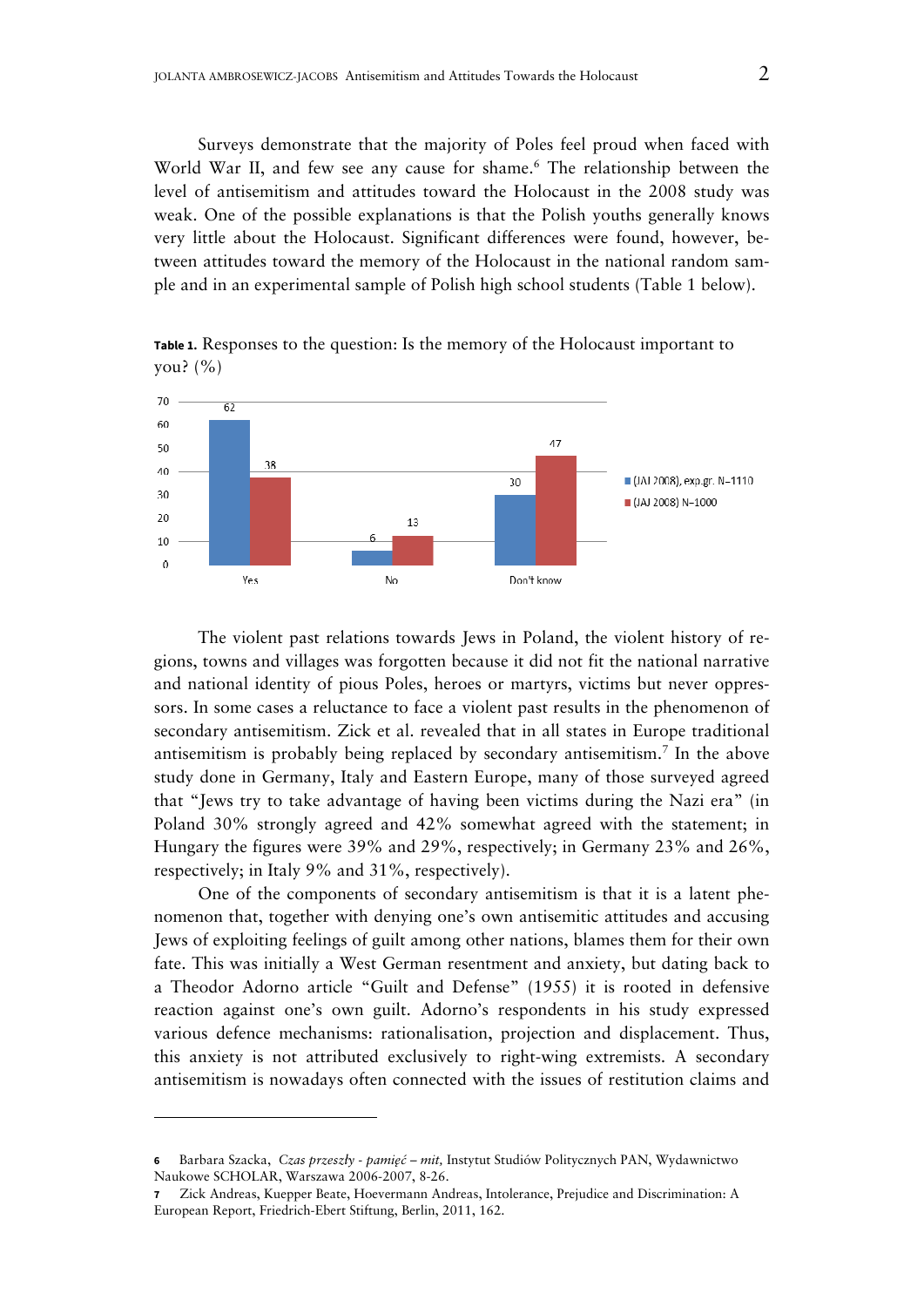is depicted in the form of denying one's own antisemitism and/or denying the historical importance of the Holocaust or refusing to acknowledge the crimes of the Holocaust. This form of subtle antisemitism is close to the phenomenon of "Holocaust fatigue". One of the components of contemporary secondary antisemitism could be an expectation that one should stop dealing with the Holocaust and simply close the chapter on the Nazi past.<sup>8</sup>

Denying that the Holocaust is significant is not widespread view among Polish youths. In total 53% of the students surveyed (73% of the experimental programme students, 65% of the lyceum students, and 29% of the vocational school students) do not agree with the opinion that the Holocaust is not important because it took place 60 years ago, although every third student does not have a specific opinion about it ("neither agree nor disagree"). In total about 10% of students are willing to agree with such a claim (8% of experimental programme students, 7% of academic high school students, and 16% of vocational school students).

The 2008 study of Polish youths does not confirm the presence of a component of the virulent secondary antisemitism expressed as a belief in there being too much discussion about the Holocaust. In total 23.5% of the students surveyed (strongly or rather) agree with the above opinion, while 35% (strongly or rather) disagree. In total 40.7% are undecided (avoiding an answer). Significant differences are visible between the students of academic high schools and vocational schools.

|                               | Total    | <b>Sex</b> |          | Age       |           | School Type        |          |            |
|-------------------------------|----------|------------|----------|-----------|-----------|--------------------|----------|------------|
|                               |          | Female     | Male     | $16 - 17$ | $18 - 19$ | Academic Technical |          | Vocational |
| Strongly agree                | $6.5\%$  | $4.5\%$    | 8.9%     | 5.6%      | 12.9%     | $4.0\%$            | $7.3\%$  | 12.5%      |
| Rather agree                  | 17.0%    | 13.6%      | 21.4%    | $16.6\%$  | 19.8%     | $1.5.1\%$          | $19.2\%$ | 16.4%      |
| Neither agree<br>nor disagree | 40.7%    | 41.0%      | $40.3\%$ | 41%       | 38.8%     | 40.2%              | 39.8%    | 45.3%      |
| Rather disagree               | 24.6%    | 27.4%      | 21.2%    | $2.5.0\%$ | 22.4%     | $26.0\%$           | 23.9%    | 21.9%      |
| Strongly disagree             | $10.4\%$ | 12.4%      | $8.0\%$  | 11.3%     | $4.3\%$   | 14.7%              | $8.3\%$  | $2.3\%$    |
| No answer                     | $0.8\%$  | 1.1%       | $0.2\%$  | $0.6\%$   | 1.7%      | $0.0\%$            | $1.4\%$  | $1.6\%$    |
| Total                         | 1000     | 558        | 439      | 880       | 116       | 450                | 422      | 128        |

**Table. 2**Some people think that there is too much discussion about the Holocaust. Do you agree with this opinion?

**<sup>8</sup>**Benz Wolfgang (2006), Anti-Semitism Today. In: How the Holocaust Looks Now. International Perspectives. Ed. by Martin L. Davies and Claus-Christian W. Szejnmann, Palgrave Macmillan, Houndmills, 261-271; Bilewicz Michał (2009a), Antysemityzm w Polsce: Formy, przyczyny i konsekwencje zjawiska. In: Uprzedzenia etniczne w Polsce. Raport z ogólnopolskiego sondażu Polish Prejudice Survey 2009, Centrum Badań nad Uprzedzeniami [manuscript], 31-40; Bergmann Werner**, Anti-Semitic Attitudes in Europe: A Comparative Perspective, Journal of Social Issues, 2008,** Volume 64, Issue 2, 343–362; Zick Andreas, Kuepper Beate, Hoevermann Andreas, Intolerance, Prejudice and Discrimination: A European Report, Friedrich-Ebert Stiftung, Berlin, 2011.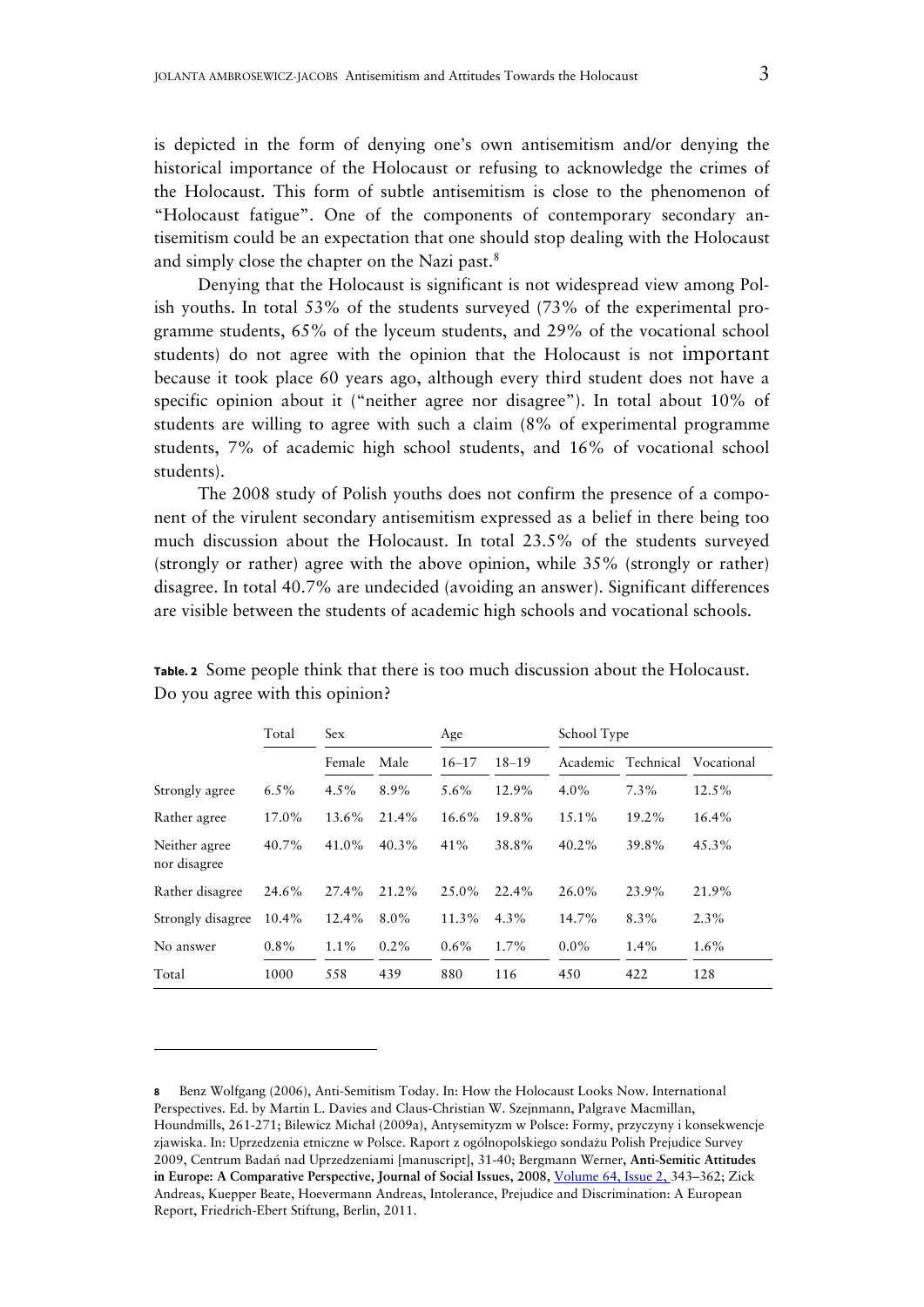A negative opinion towards Jews may arise from a conviction some people have that Jews themselves are to blame for what happens to them. In Poland in the 2008 study 26% of the sample of young Poles (16% of the experimental sample) strongly or rather agree with the opinion that Jews are to be blamed for what happens to them, whereas 46% disagree (62% of the experimental group students). More than one quarter of those surveyed have no opinion on the subject.

**Table 3.** Frequency distribution of response to the question "There is also an opinion that Jews themselves are to blame for what happens to them  $(\%)$ 



The study conducted in 2008 revealed that only 14% of 16-17-year old high school students gave the correct answer regarding the number of the Jews murdered during the Holocaust (34% of the respondents from the experimental group). Perhaps the low level of knowledge about the Holocaust among Polish youths can be attributed to a reluctance to learn about the suffering of Jews. The survey questionnaire used in the author's study in 2008 contained questions permitting a comparison to be made of the level of knowledge about the Holocaust in two groups of students, control and experimental. The percentage of those students who in their definitions included the terms genocide, mass killings or murder of Jews in reference to the Holocaust was much higher in the experimental group (59%) than in the control group (33%).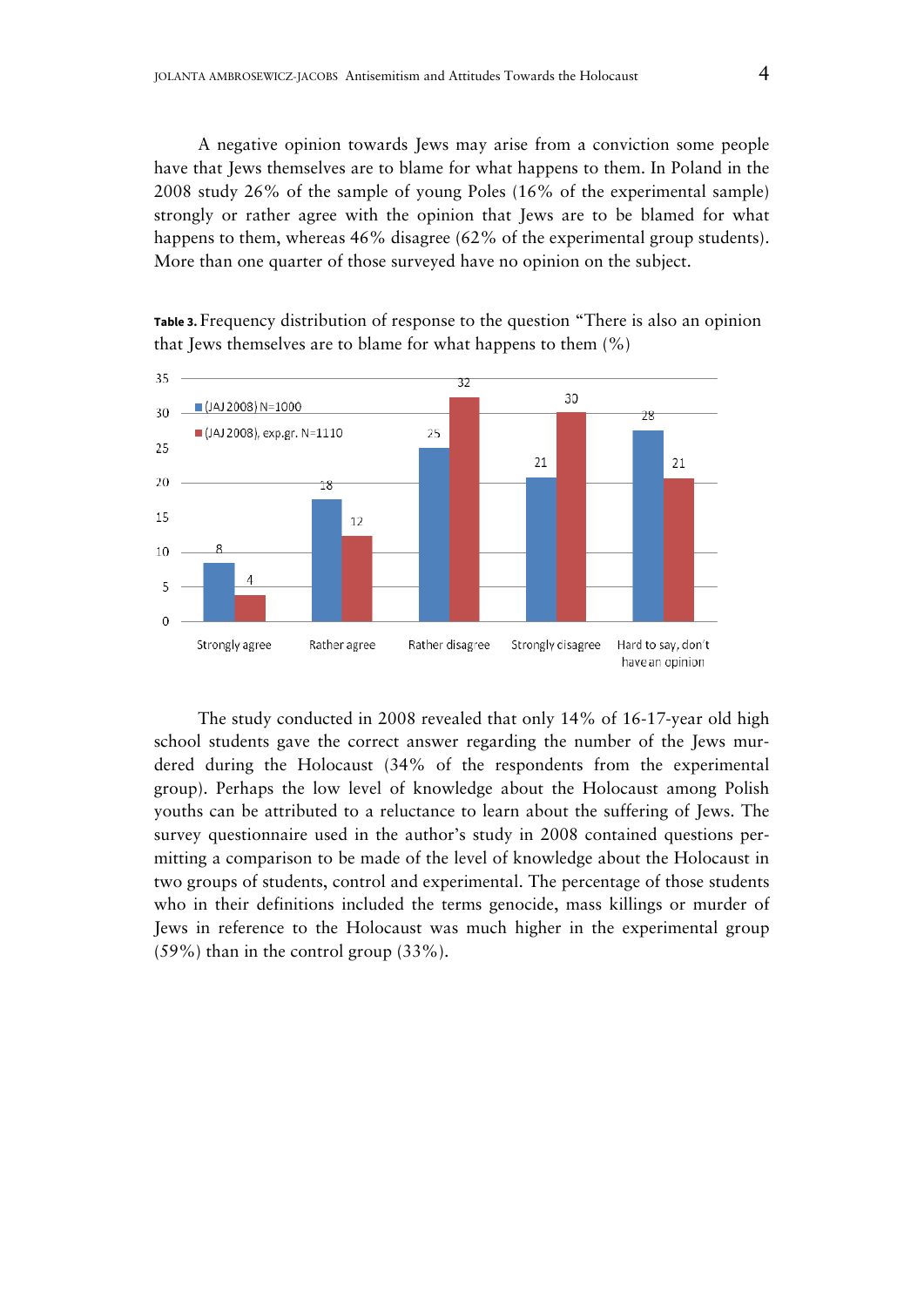

**Table 4.** How many Jews died during World War II?

Generalised symbols of WWII victimhood have always played a role in Poland, and after the fall of Communism, the abandonment of censorship and the emergence of memory of the Holocaust, their role increased in importance, particularly as regards attitudes toward Jews and a perceived rivalry in suffering. The collective memory of one's own nation as a victim of history, war or foreign occupation certainly does not apply only to Poles. This phenomenon is present in many countries of Central and Eastern Europe. In Ukraine there is competition of suffering, and some researchers compare victims of the Holocaust with the victims of the Great Famine (*Holodomor*).<sup>10</sup> In Moldova the existence of competing victim groups is also present. $11$ 

Students in the surveys of 1998 and 10 years later have a sense that Polish suffering during WWII might not be acknowledged enough if Jewish suffering were highlighted.<sup>12</sup> Such a notion is common in many societies divided by conflicts of memory. Acknowledging the suffering of Others does not mean giving up claims of in-group suffering and one's own identity, be it in Israel or somewhere else, is rightly noticed by Haddad, Manço, Eckmann.13 In total 11% of the Polish students

**<sup>9</sup>** The term "competition among victims" (original: "la concurrence des victimes") was introduced to social science by Jean-Michel Chaumont (1997) in his book: La concurrence des victimes: génocide, identité, reconnaissance and has since become popular.

**<sup>10</sup>** Podolskyi Anatolii, A Reluctant Look Back. Jewry and the Holocaust in Ukraine. In: Osteuropa. Impulses for Europe. Tradition and Modernity in East European Jewry, 2008, 278.

**<sup>11</sup>** Dumitru Diana, Moldova: The Holocaust as Political Pawn. In: Osteuropa. Impulses for Europe. Tradition and Modernity in East European Jewry, (2008), 310.

**<sup>12</sup>** Sinnreich Helene, Polska i żydowska historiografia stosunków żydowsko-polskich podczas drugiej wojny światowej. In: Polacy i Żydzi. Kwiestia otwarta. (eds.) Robert Cherry and Annamaria Orla-Bukowska (eds.), Biblioteka "Więzi", Warszawa, 117-126. [English title: Rethinking Poles and Jews: Troubled Past, Brighter Future, Rownam & Littlefield, Lanham], 2008, 122.

**<sup>13</sup>** Haddad Kévin, Manço Altay, Eckmann Monique, Antagonismes communautaires et dialogues interculturels. Du constat des polarisations à la construction des cohésions, Paris, L'Harmattan, 2009.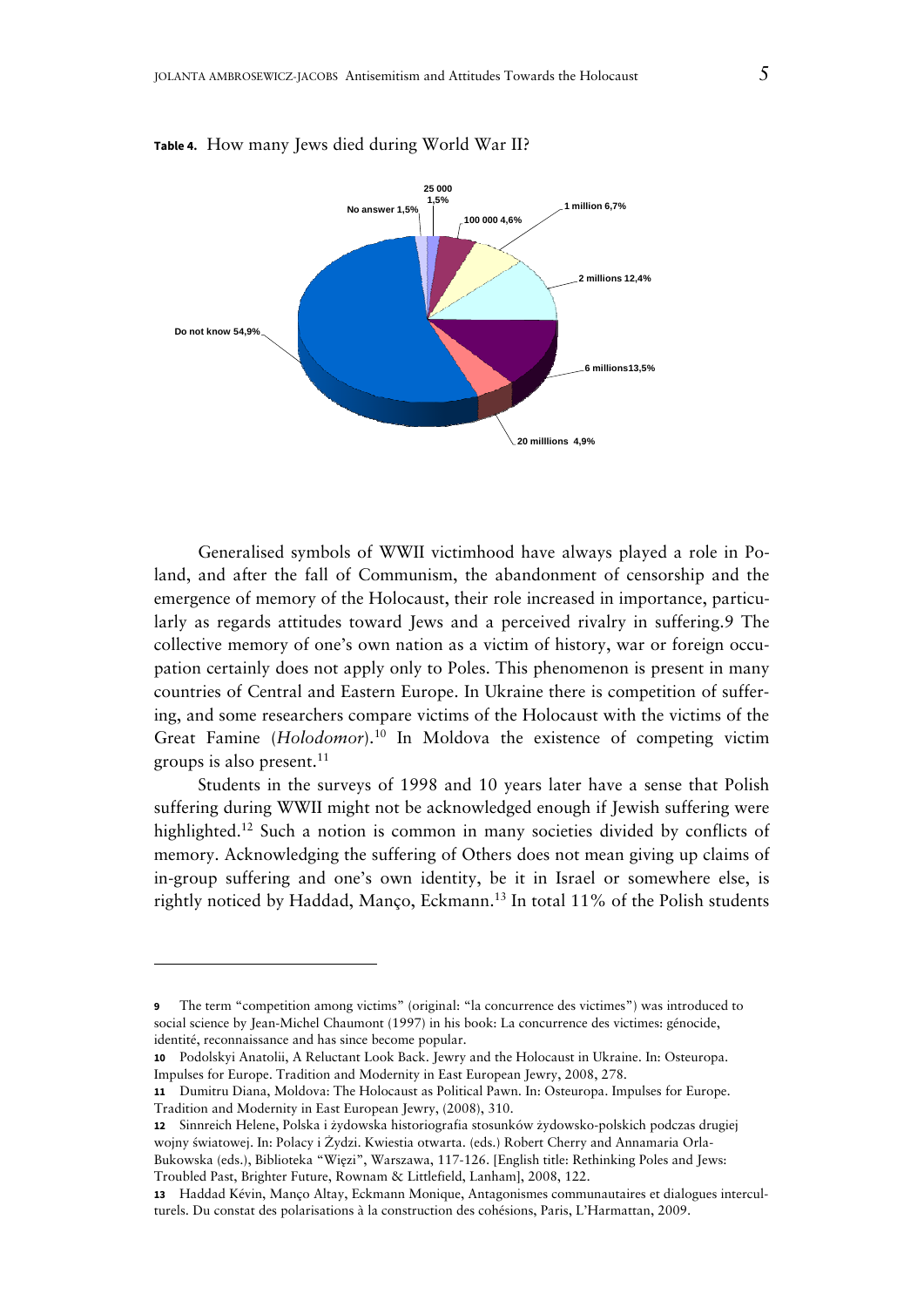said that Poles suffered more than Jews, and almost twice as many (20%) admitted that Jews suffered more than Poles.

**Table 5.** Frequency distribution of responses to the question "Do you think that Jews suffered the same, more or less than Poles during the war?" (National random sample)

|                                   | Total    | Sex      |         | Age       | School Type |                    |         |            |
|-----------------------------------|----------|----------|---------|-----------|-------------|--------------------|---------|------------|
|                                   |          | Female   | Male    | $16 - 17$ | $18 - 19$   | Academic Technical |         | Vocational |
| Jews suffered<br>more than Poles  | 20.3%    | 17.9%    | 23.5%   | 20.0%     | 22.4%       | $20.4\%$           | 20.4%   | 19.5%      |
| Poles suffered<br>more than Jews  | $10.6\%$ | $7.2\%$  | 15.0%   | $9.7\%$   | 18.1%       | $8,0\%$            | 10.9%   | 18.8%      |
| Both nations<br>suffered the same | 28.3%    | 30.5%    | 25.7%   | 29.8%     | $16.4\%$    | 32.2%              | 26.8%   | 19.5%      |
| It is hard to<br>compare          | 31.0%    | $34.2\%$ | 26.7%   | 31.6%     | 25.9%       | 33.6%              | 29.1%   | 28.1%      |
| It is hard to say                 | $9.6\%$  | 10.0%    | 8.9%    | $8.6\%$   | 16.4%       | 5.8%               | 12.6%   | 13.3%      |
| No answer                         | $0.2\%$  | $0.2\%$  | $0.2\%$ | $0.1\%$   | $0.9\%$     | $0.0\%$            | $0.2\%$ | $0.8\%$    |
| Total                             | 1000     | 558      | 439     | 880       | 116         | 450                | 422     | 128        |

The most popular response was the answer "It is hard to compare" (1/3 of all responses). A similar number of respondents (28% in the control and 32% in the experimental group) think that "Both nations suffered the same". In a Hungarian study conducted by Andras Kovács<sup>14</sup> as many as 57% of respondents stated that Hungarians suffered as much as Jews during WWII.

The percentage of respondents who believed that Poles helped Jews during the war "as much as they could" rose almost 6% between 1998 and 2008, indicating an increase in more defensive responses. The percentage who believed that Poles "could have done more" (11%) and "did not help at all" (2%) did not change significantly (in 1998 the responses were 9% and 2%, respectively).

The percentage of respondents obtaining the highest values on the scale of traditional antisemitism in the national samples of Polish adults in Krzemiński's<sup>15</sup> 2002 study (12%) was higher than in author's sample of youths in 2008 (9% and 4%). The group lacking traditional antisemitism is over 12% larger in the author's sample of youths.

Slightly more respondents (70% in the national sample and 74% in the experimental group) in the 2008 study registered a zero value on the scale of modern

**<sup>14</sup>** Kovacs Andras, "Anti-Semitism and the Young Elite in Hungary." [In:] In: Sociological Papers, 1996, vol. 5, no. 3, 1-74; Kovacs Andras, Antisemitic Prejudices in Contemporary Hungary, Acta no. 16. Analysis of Current Trends in Antisemitism. A special research unit of SICSA. The Vidal Sassoon International Center for the Study of Antisemitism, The Hebrew University of Jerusalem, 1999.

**<sup>15</sup>** Ireneusz Krzemiński (ed.), Antysemityzm w Polsce i na Ukrainie. Raport z badań, Warsaw: Wydawnictwo Naukowe Scholar, 2004.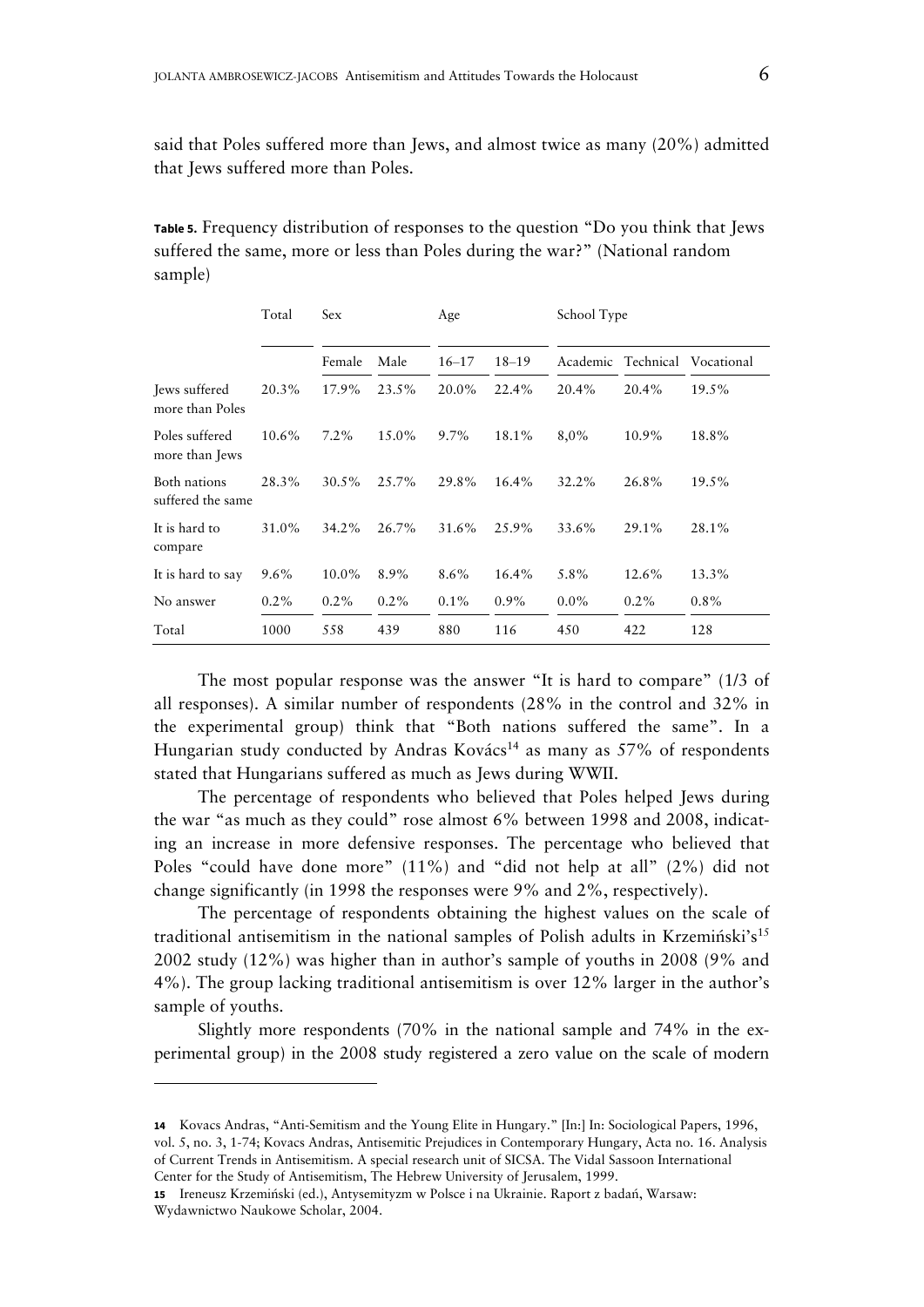antisemitism. A greater difference in values between the experimental and control groups of students is found in the case of the scale of traditional antisemitism. This permits one to conjecture a hypothesis that exposure to educational programmes teaching about Jewish history and culture decreases traditional antisemitism to a much greater degree than modern antisemitism.

The small number of Jews in Poland contrasting with the presence of the myth of the power of Jews was reflected in the youth survey, albeit not with such a wide scope and to such an extent as among adult Poles. In comparisons with similar analyses of Krzemiński's 2002 study and Kucia's study<sup>16</sup> we can state that, in our 2008 study, the percent of respondents without traces of antisemitism is higher (total 70%) than in Kucia's study of 14-18-year-old students before visiting the State Museum Auschwitz-Birkenau (66%) and Krzemiński (32% in 2002 and 38% in 1992). Strong antisemitism among the adult population in Poland lay at 17% in 1992 and 27% 10 years later in Krzemiński's 2002 study after the debate on Jedwabne.

As we can see, modern antisemitism among students in Poland is lower than among the adult population, and rejection of antisemitism is much stronger among youths than among adults.<sup>17</sup> The differences in the distribution of the results between Krzemiński's sample of Polish adults (2002) and the authors' sample of Polish youths in 2008 in response to the indicators of the scale of modern antisemitism are easily detected at first glance. The most interesting differences are between the percentage of respondents who obtained the lowest (0) and the highest (4) values. The percentage of respondents who did not agree with any of the statements and who obtained a zero value on the Krzemiński's modern antisemitism scale was 32% in the sample of Polish adults in 2002, compared to 70% of Polish youths in 2008. The percentage of respondents who obtained the highest value, indicating the maximum level of modern antisemitism, on Krzemiński's scale of modern antisemitism is again much higher amongst Polish adults (27%) than amongst Polish youths (5%).

## **Conclusions**

-

Indifference during the Holocaust has caused fear of the accusation of compliance, which was, and still is, covered by silence and/or other defensive mechanisms. The books of Polish scholars such as Joanna Tokarska-Bakir, Barbara Engelking, Jan Grabowski, Alina Skibińska, Adam Puławski, Jakub Petelewicz and Andrzej Żbikowski reveal the darkest pages in the history of a Poland occupied by the Germans where Jews were afraid of their neighbours as well as where some ethnic Poles made the decision to risk their life and help Jews. The new historiography referring to the attitudes of Poles toward Jews during the Holocaust is not present, however, in new Polish textbooks. Even today, 13 years after the signing

**<sup>16</sup>** Kucia Marek, Czy wiedza o Zagładzie eliminuje antysemityzm? In: Diatłowicki Jerzy, Rąb Karolina, Sobieraj Iwona (eds.), Holocaust a teodycea, Wydawnictwo Homini, Kraków, 2008, 213-228.

**<sup>17</sup>** Kucia, Marek, Holocaust Sites, Relics, Representations, and Memory: The Case of Auschwitz. In: Fact[s] and Lies in the Common Knowledge on the Holocaust. Conference Materials, 2005.11.17. Daria Nałęcz and Mariusz Edgaro (eds.), Ministry of Foreign Affairs et al., Warsaw-Cracow, 2006, 119.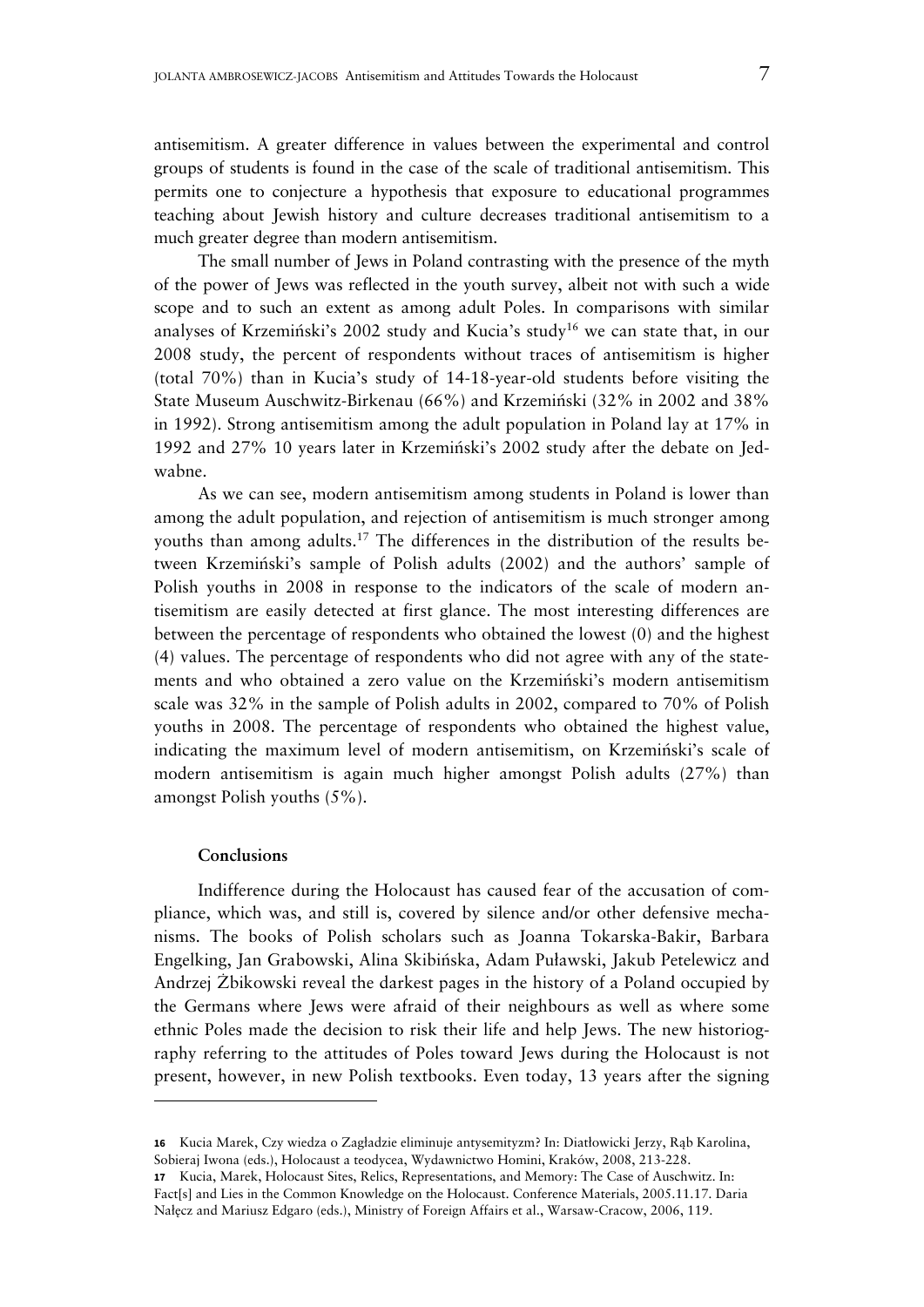by Poland of the Stockholm Declaration, students still know very little about the Holocaust despite numerous governmental and non-governmental educational initiatives. This is perhaps the reason for a lack of strong correlation between such variables as knowledge about the Holocaust, memory of the Holocaust and antisemitism. We need to look at these variables separately in studies of Polish youths.

Antoni Sułek analyzed the responses to the survey question: "Which groups have too much influence in Poland?" The respondents included politicians, business community and the Catholic Church. Only 2% of those surveyed mentioned Jews. But when asked specifically to assess the scale of Jewish influence, 23% answered "too much". "This experiment shows that sometimes it is enough to directly refer to the 'Jewish matter' to activate antisemitic thinking," says Sułek. "However, there is room for moderate hope. Eight years ago, 43% said Jews had too much influence. … Generally speaking, one could say that in Poland the distance from Jews is slowly diminishing, but still remains significant." According to his findings, 84% of Poles are now more likely to accept Jews as neighbours than they did 10 years ago, when only 75% said they would. Whereas 20 years ago, 40% would have advised acquaintances not to marry a Jew, 10 years later the number dropped to  $33\%$ .<sup>18</sup>

Using surveys in my own studies, I am aware of the critical approach of some scholars to this method of collecting data. The Polish anthropologist and ethnographer Joanna Tokarska-Bakir<sup>19</sup> emphasises that data are not facts and numbers can be constructed using the methods of data collection. Surveys bring representative, but terse, decontextualised results. Bearing in mind the differences in attitudes resulting from the methods of research employed, I usually use mixed methodologies and combine quantitative and qualitative techniques in my own studies.

Whether educational initiatives have an impact on the attitudes of Polish society towards Jews is to be determined in empirical, and much needed, research that still has not been carried out. Education about the Holocaust in Poland is not only challenged by the meanders of educational policy such as the new reform of 2008. The radical reform in 2008 transferred modern history, and consequently the topic of the Holocaust, from the third grade of the history curriculum of middle schools (age 15-16) to the first grade of high schools (age 16-17). This topic, nonetheless, was left in middle school Polish literature curricula and ad hoc in the social science curricula, bizarrely in a section entitled "patriotism of today."

Another significant factor is a reluctance to lose the image and status of a special nation, particularly one affected by the injustices of history, including 123 years in the remote past being divided up between three imperial neighbours and more recently painfully affected by WWII (about 2 million victims) followed by Soviet political influence. The fear of accusations of individual collaboration and

**<sup>18</sup>** Shula Kopf, Poles Confront the Dark Side, http://www.jpost.com/Jerusalem-Report/Poles-Confront-the-Dark-Side [ accessed 15 December 15, 2013].

**<sup>19</sup>** See: Tokarska-Bakir Joanna, Jak wyjść ze zmowy milczenia. Nauki społeczne wobec stosunków polsko-żydowskich, 2010, http://www.archiwumetnograficzne.edu.pl/downloads/polemika\_z\_sulkiem.pdf [Accessed 1 January 1, 2013].